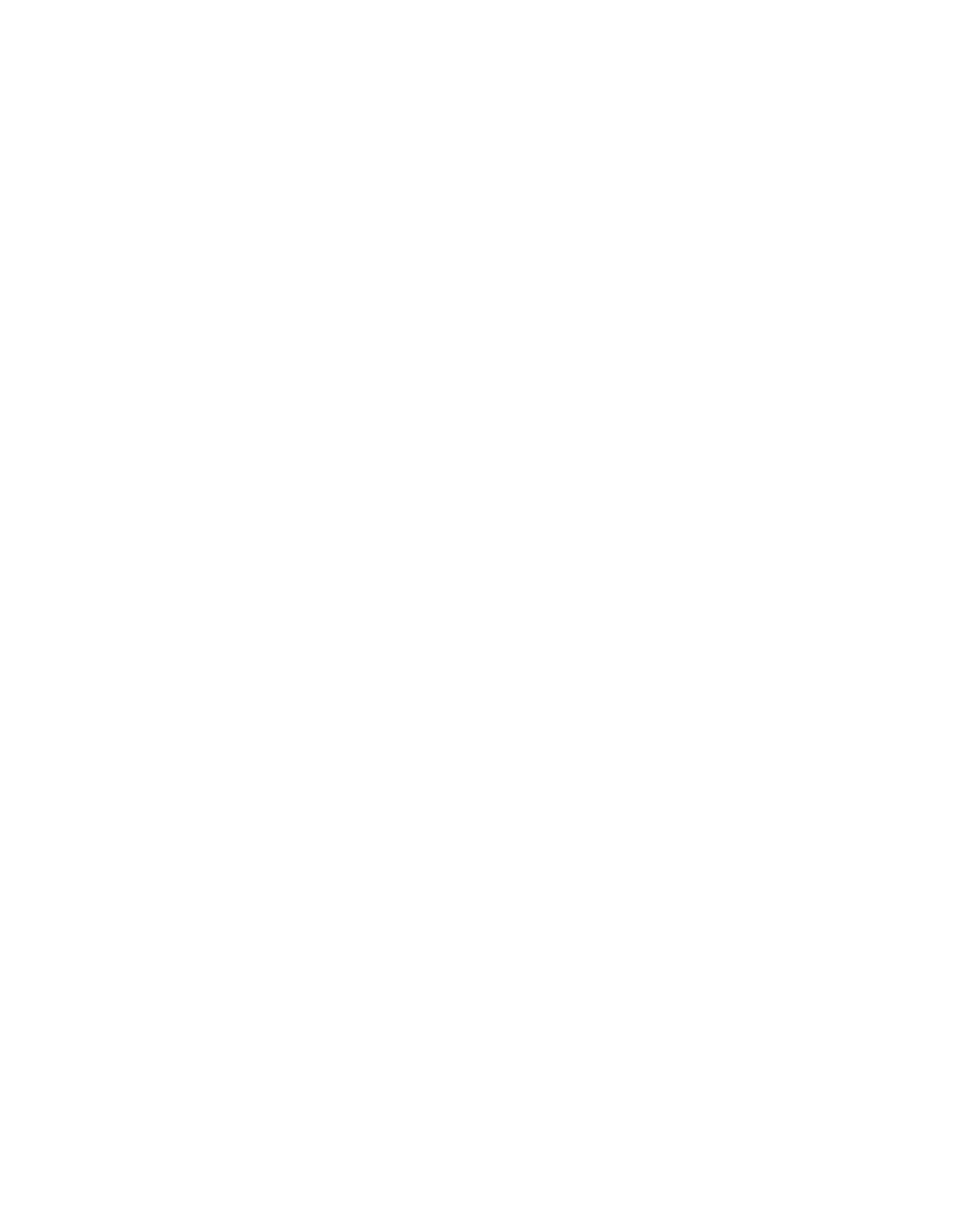On Becoming a Poet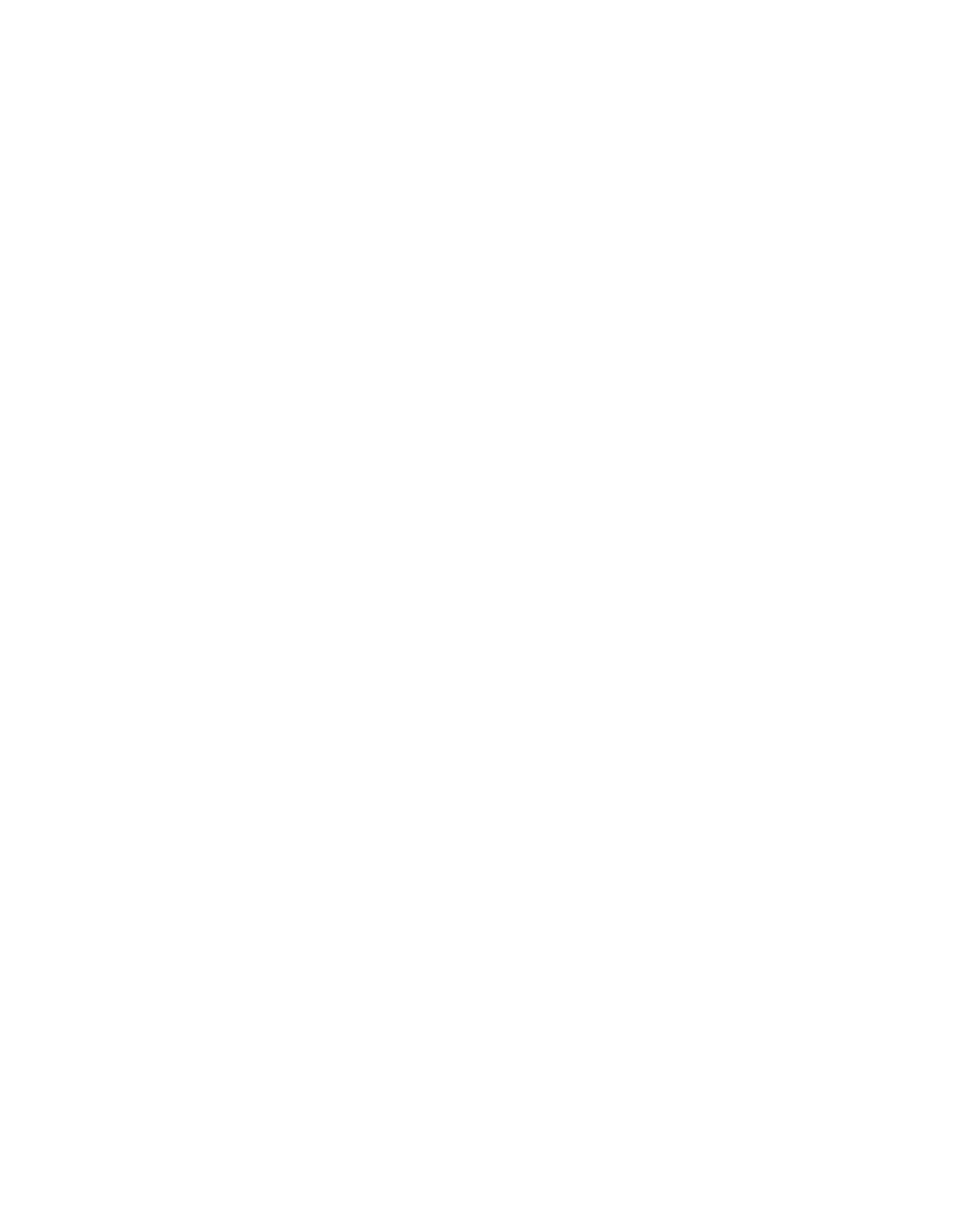

EDITED BY SUSAN TERRIS SERIES EDITOR: SANDY McINTOSH



Marsh Hawk Press · 2022 east rockaway, new york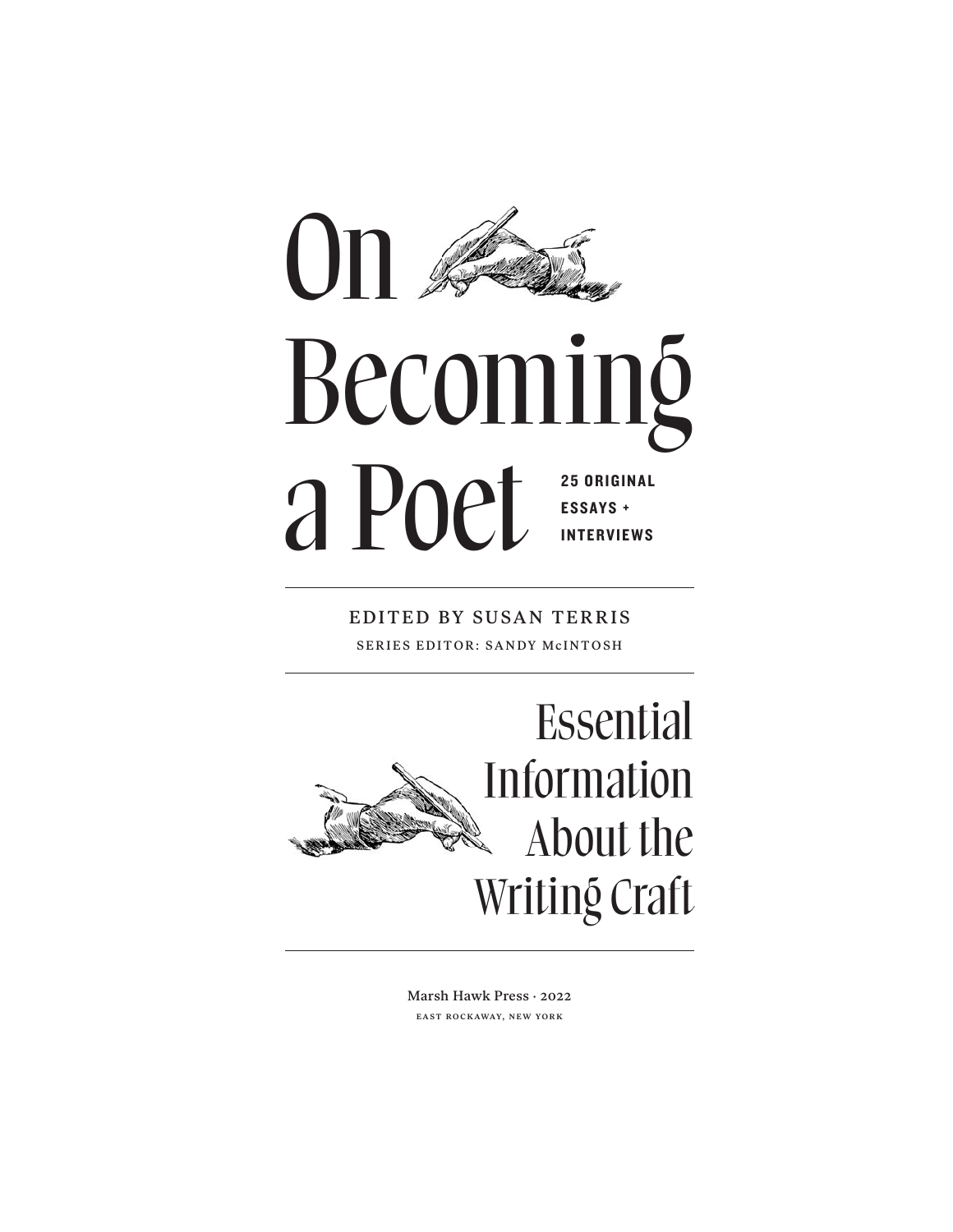#### Copyright © 2022 by Marsh Hawk Press, Inc.

All Rights Reserved. No part of this book may be reproduced or used in any form or by any means, electronic or mechanical, including photocopying, recording, or by any information storage and retrieval system, without permission in writing from the publisher, unless faithfully conforming to fair use guidelines.

Marsh Hawk books are published by Marsh Hawk Press, Inc., a not-for-profit corporation under section 501(c)3 United States Internal Revenue Code.

Book design & typesetting: Mark Melnick Page 11: photograph of Kim Shuck by Douglas A. Salin Page 87: photograph of Geoffrey O'Brien by Nina Subin

#### first edition

Library of Congress Cataloging-in-Publication Data Names: Terris, Susan, editor. Title: On becoming a poet / edited by Susan Terris. Description: First edition. | East Rockaway : Marsh Hawk Press, 2022. | Includes bibliographical references. Identifiers: LCCN 2021062847 | ISBN 9781732614130 (paperback) Subjects: LCSH: Poets, American--20th century--Biography. | Poets, American--21st century--Biography. | Creation (Literary, artistic, etc.) | Poetry--Authorship. | LCGFT: Interviews. | Essays. | Autobiographies. Classification: LCC PS135 .O6 2022 | DDC 811/.609--dc23/eng/20220124 LC record available at https://lccn.loc.gov/2021062847



 $\begin{bmatrix} \text{clmp} \\ \text{clmp} \end{bmatrix} \begin{bmatrix} \text{New York} \\ \text{SINTCG'} \\ \text{SINTCG'} \\ \text{Lip} \end{bmatrix} \begin{bmatrix} \text{Counticil on} \\ \text{the Arts} \end{bmatrix}$ 

Publication of this title was made possible in part by a regrant awarded and administered by the Community of Literary Magazines and Presses (CLMP). CLMP's NYS regrant programs are made possible by the New York State Council on the Arts with the support of Governor Kathy Hochul and the New York State Legislature.

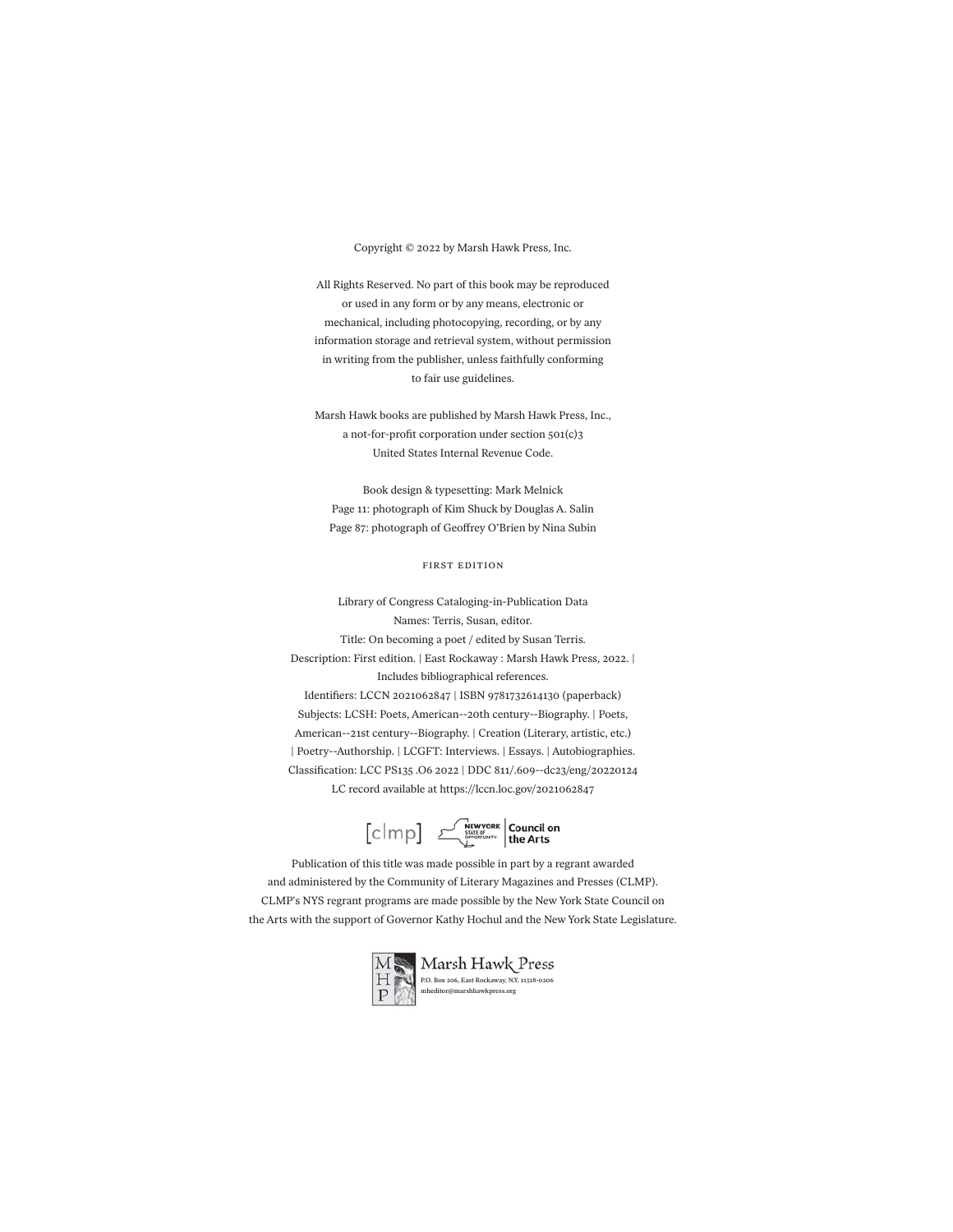## **Introduction**

THIS ANTHOLOGY FEATURES THE ORIGINAL MEMOIRS of outstanding poets from diverse backgrounds, recalling the ways by which they found their start as writers. It includes twenty-five original essays and interviews appearing here in print for the first time. While modern creative writing programs seek to develop the talents of maturing writers, essential information about the initiation, development and processes of the writing craft can be discovered in the early memories of established writers material that has not usually been available in the classroom.

Reading the essays and interviews in this anthology, you'll discover:

- · How poets find their voices
- · How they perfect their craft
- · How they deal with racial and gender discrimination
- · How, despite rejection and disappointment, they keep on writing
- · Why many poets will need a Plan B to support themselves outside academia
- · Why high fevers and near death-experiences inspired one poet
- · Why another's success prompted him to apologize to his high school English teacher
- · Why two poets began to write inspired by story-telling fathers.
- · Which poet believed a pepperwood tree taught her how to write
- · You will meet a poet who focuses on the door inside her head
- · A poet who created and illustrated her first book when she was five
- · A poet inspired to write because of an alleged UFO invasion
- · And much more . . .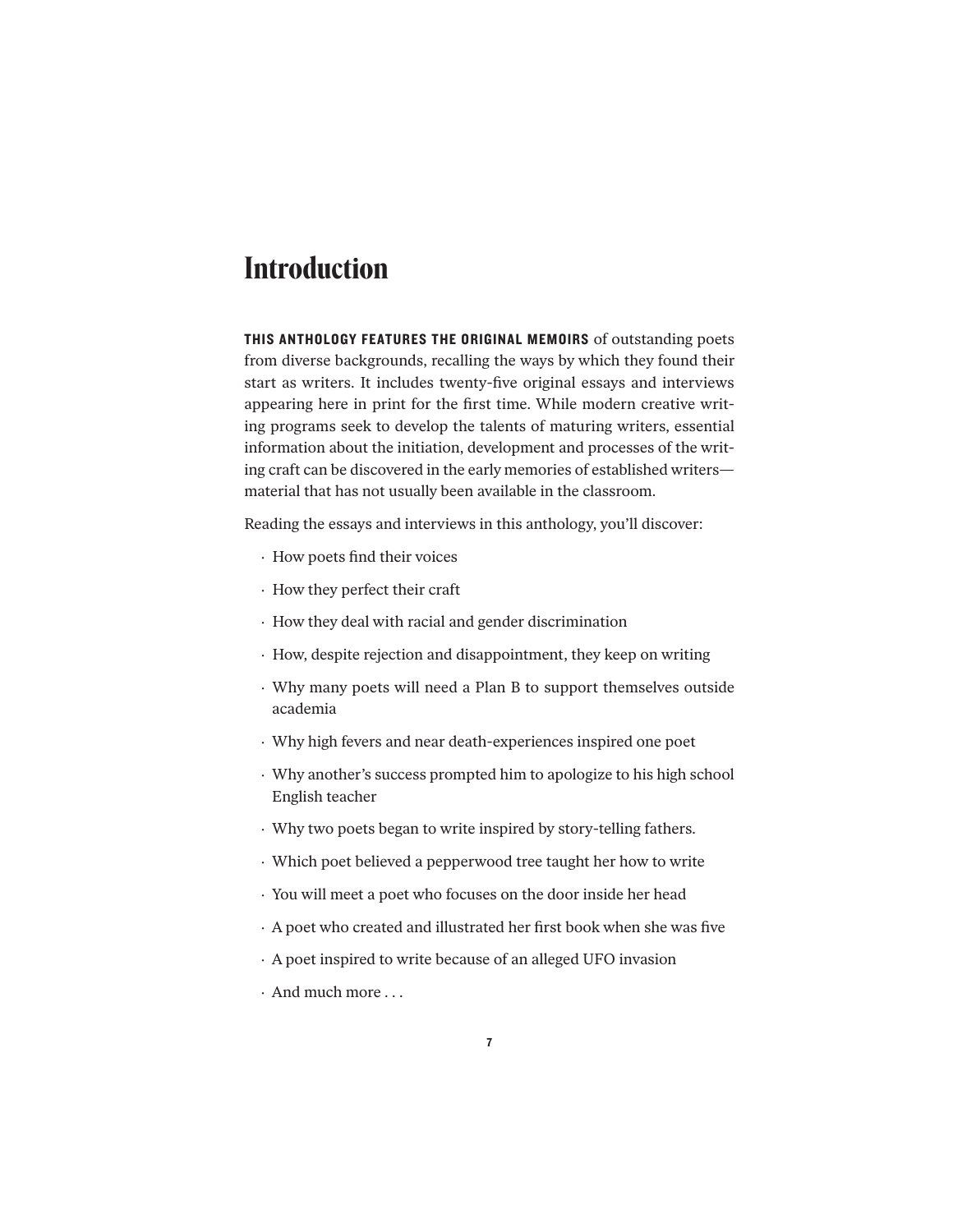### 8 ON BECOMING A POET

These amusing, compelling and inspiring memoirs return to the ideas and visions the contributors found as young poets, and the experiences that have defined the path for their writing over a lifetime. There are, of course, far more than twenty-five ways to become a poet, but these are some of the most compelling.

> Sandy McIntosh Series Editor | Publisher, Marsh Hawk Press, Inc.

Online Resources for Students, Instructors and Readers are available at

ц.

*chapter-one.marshhawkpress.org*

Writing Prompts & Insights | Poetic Influences | Poet's Biographies | Videos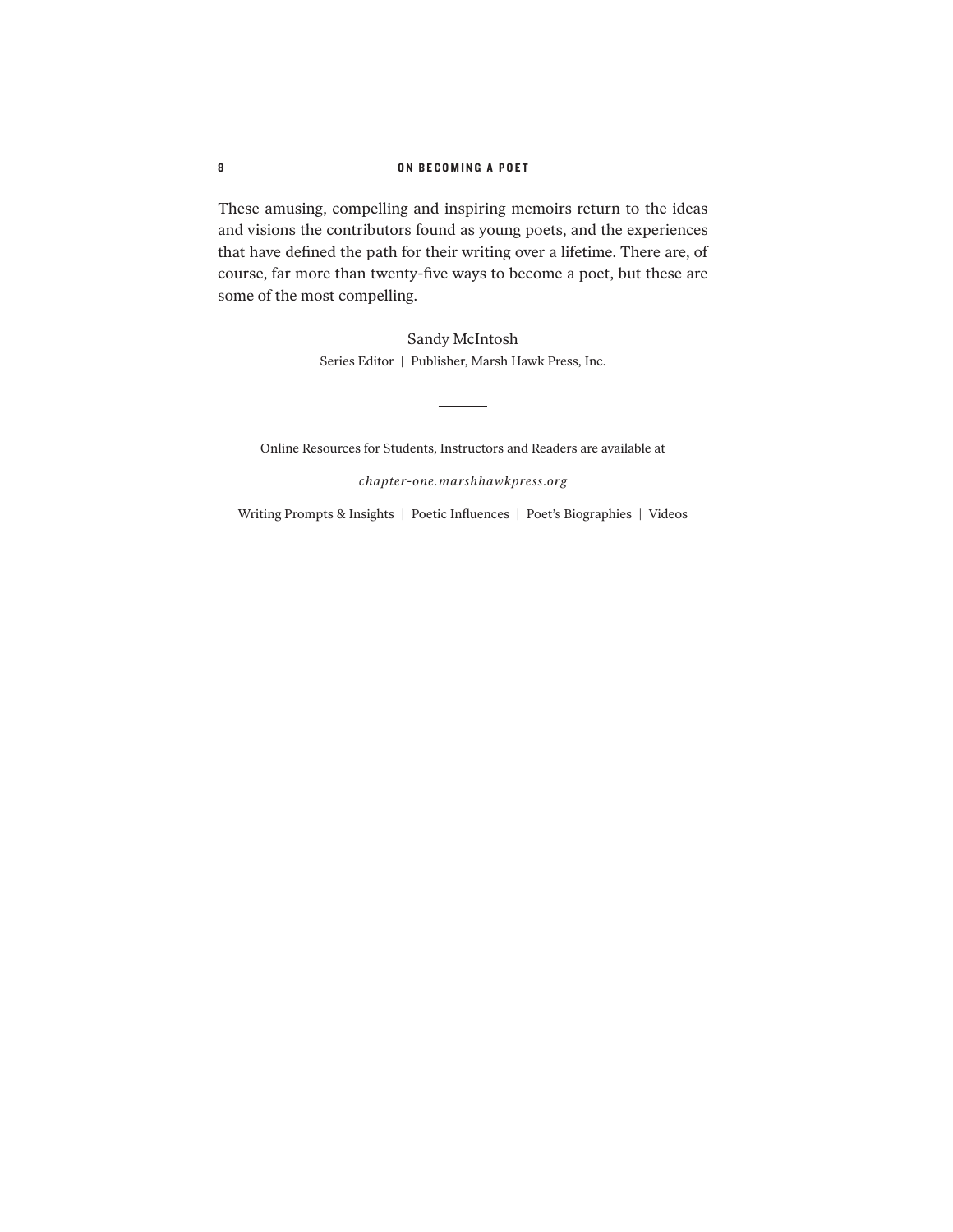# **Contents**

## *Introduction* **7**

 $\overline{\phantom{0}}$ 

 $\overline{\phantom{a}}$ 

| Mary Mackey     | Fever and Jungles: On Becoming a Poet             | 13 |
|-----------------|---------------------------------------------------|----|
| Indigo Moor     | A Long Overdue Apology                            | 21 |
| Kim Shuck       | Maybe the Pepper Tree Taught Me to Write          | 29 |
| Philip F. Clark | Sustain Wonder                                    | 34 |
| Gail Newman     | Alphabets of a Lost Tongue                        | 37 |
| Basil King      | The Past Is as Present as I Want the Future to Be | 41 |

| David Lehman          | <b>Opening Shot</b>                               | 46 |
|-----------------------|---------------------------------------------------|----|
| Denise Low            | The Womanly Lineage of Writerly Mentors           | 57 |
| Sandy McIntosh        | Writing Influences:                               |    |
|                       | Why Should I Write Another Book?                  | 61 |
| Jane Hirshfield       | A Continuously Accidental and Precarious Thing    |    |
|                       | Interviewed by Mary Mackey                        | 64 |
| Jason McCall          | Who Are You?                                      | 69 |
| <b>Phillip Lopate</b> | Poetic Influence: John Keats' "When I Have Fears" | 77 |
| <b>Denise Duhamel</b> | Mr. Rogers and Me                                 | 79 |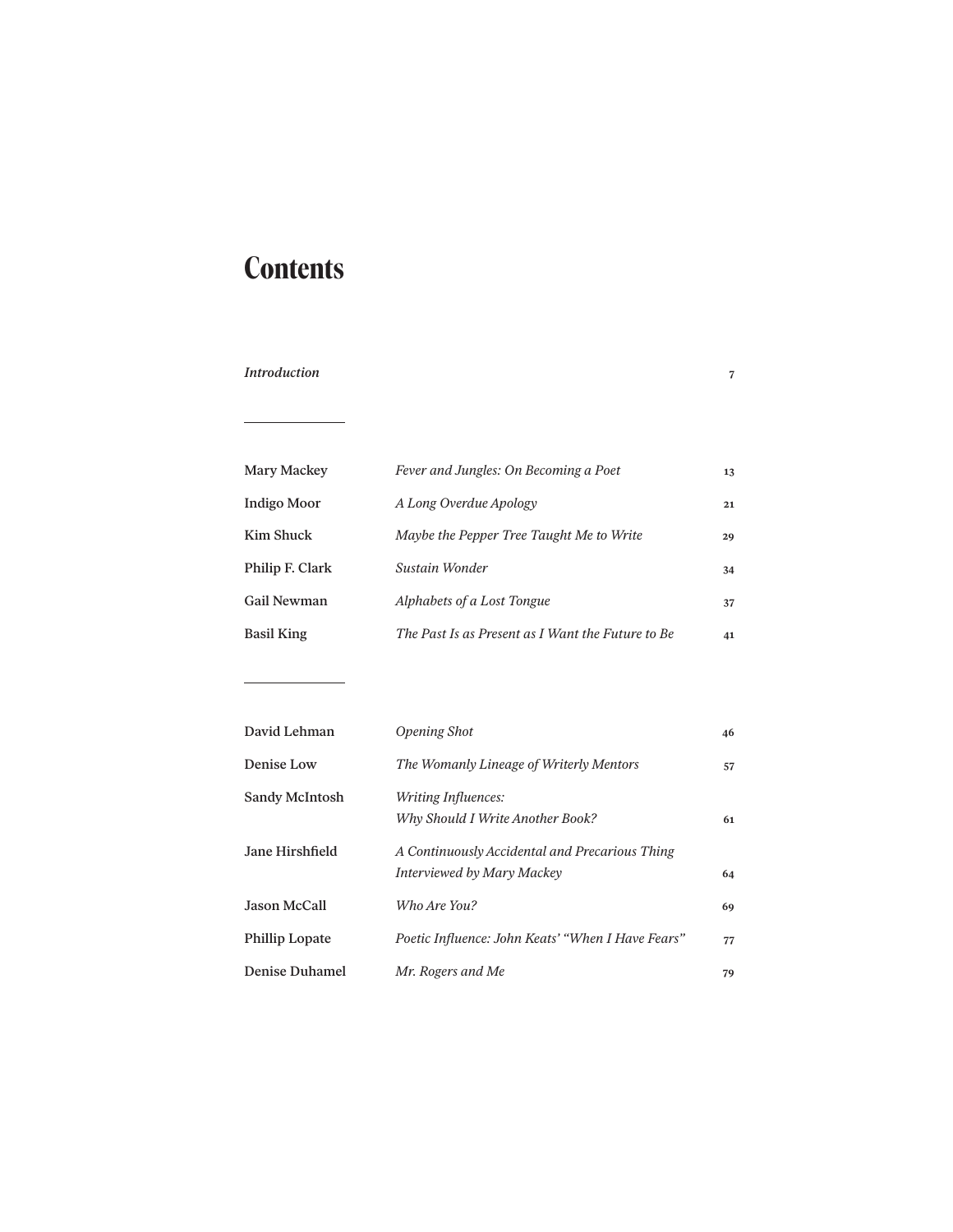| Geoffrey O'Brien  | Where Did Poetry Come From:          |     |
|-------------------|--------------------------------------|-----|
|                   | <b>Two Early Encounters</b>          | 89  |
| Lynne Thompson    | <b>Father Tongue</b>                 | 95  |
| Alfred Corn       | A Writer's Beginnings                | 104 |
| <b>Arthur Sze</b> | Revealing and Reveling in Complexity |     |
|                   | Interviewed by Jim Natal             | 112 |
| Sheila E. Murphy  | Sound. Silence. Privacy. Confidence. | 117 |
| Burt Kimmelman    | My Tutelage                          | 120 |

| Eileen R. Tabios        | My First Book                                                          | 130 |
|-------------------------|------------------------------------------------------------------------|-----|
| Dennis Barone           | These Hills, These Mountain Laurels                                    | 134 |
| Rafael Jesús González   | The Gasp                                                               | 139 |
| <b>Tony Trigilio</b>    | Passing Through Our Brief Moment in Time:<br>A Poetics of the Ordinary | 147 |
| Stephanie Strickland    | Late to the Party                                                      | 154 |
| <b>Julie Marie Wade</b> | <b>Small Doors</b>                                                     | 158 |

*Biographies* **161**

 $\overline{\phantom{0}}$ 

÷,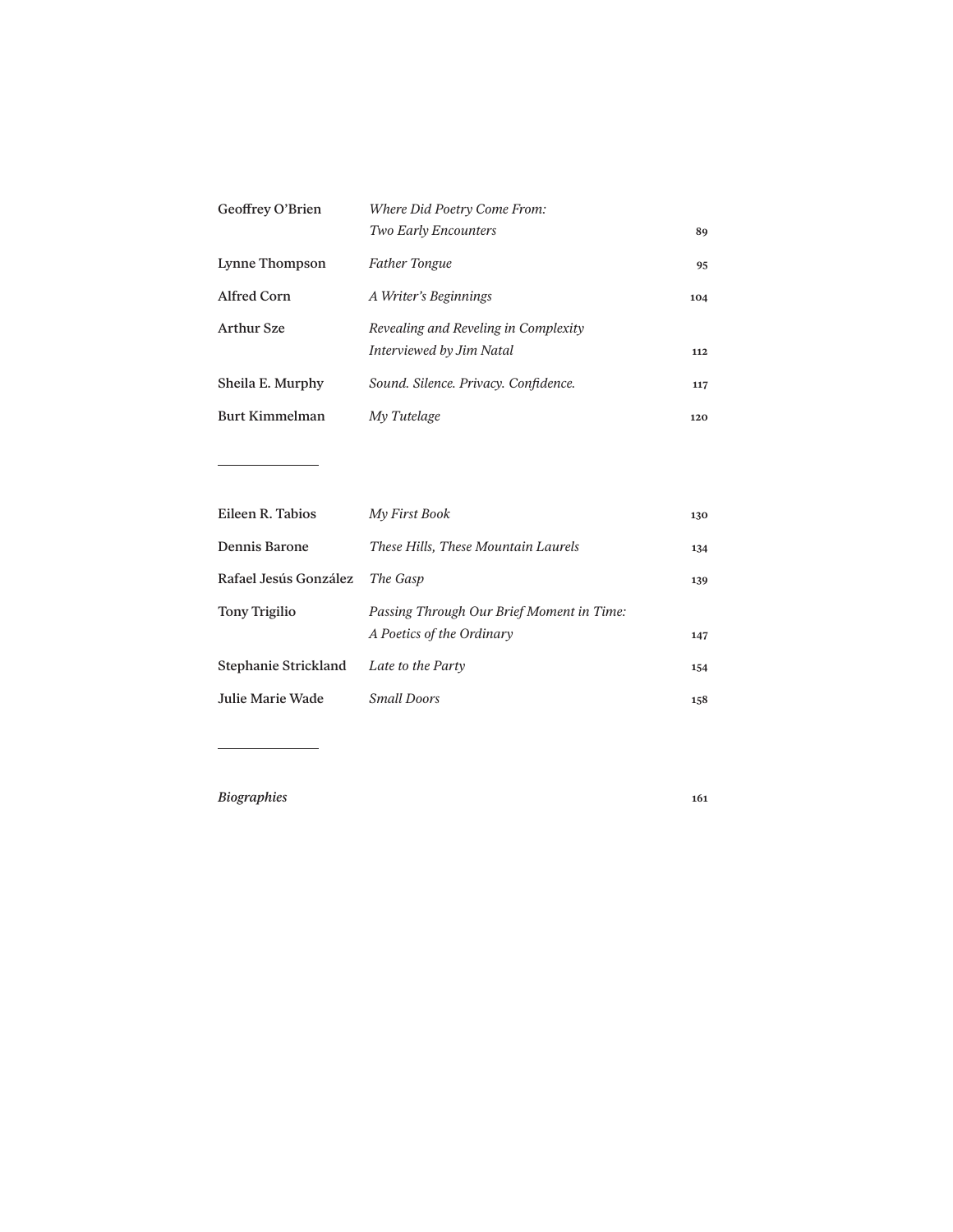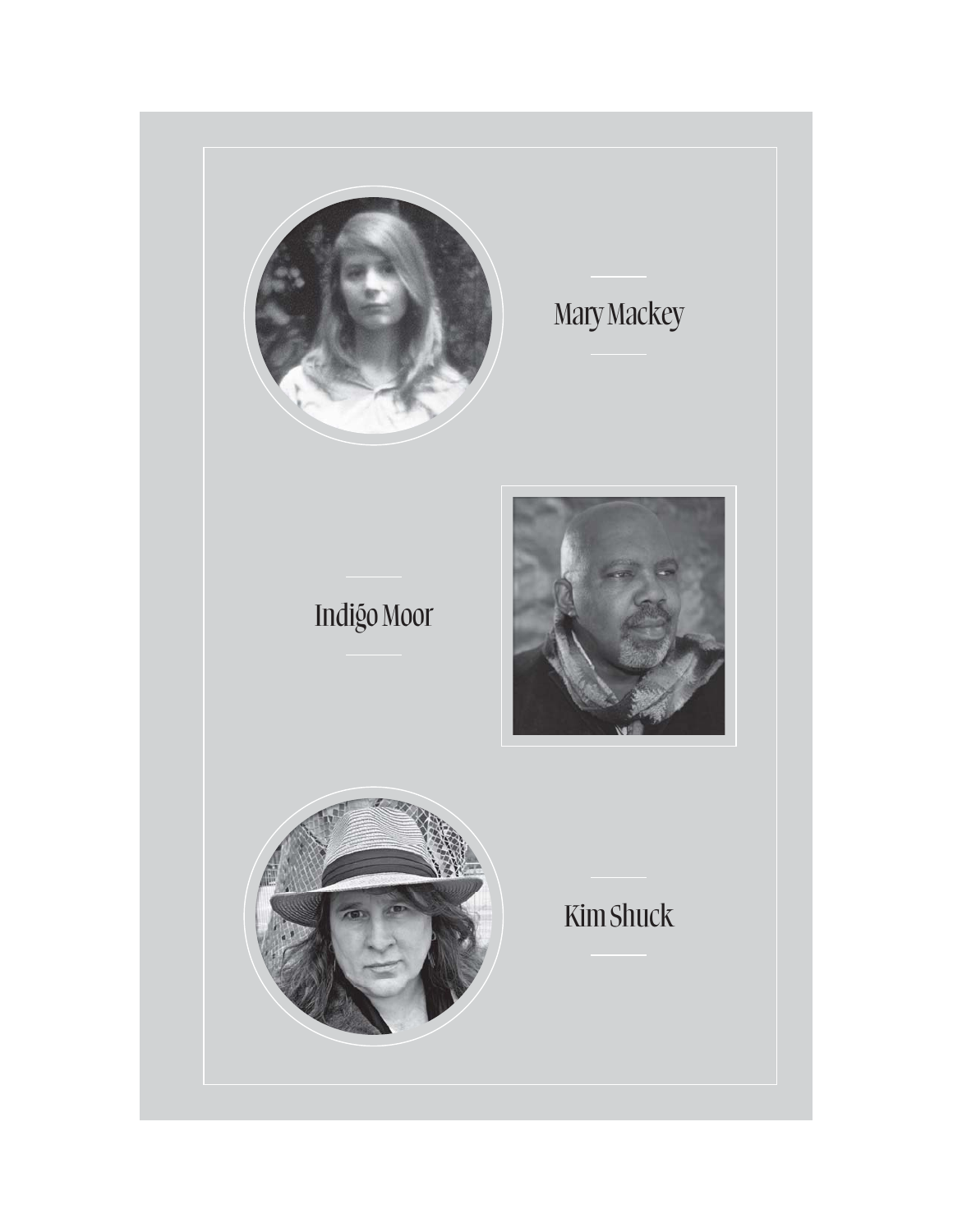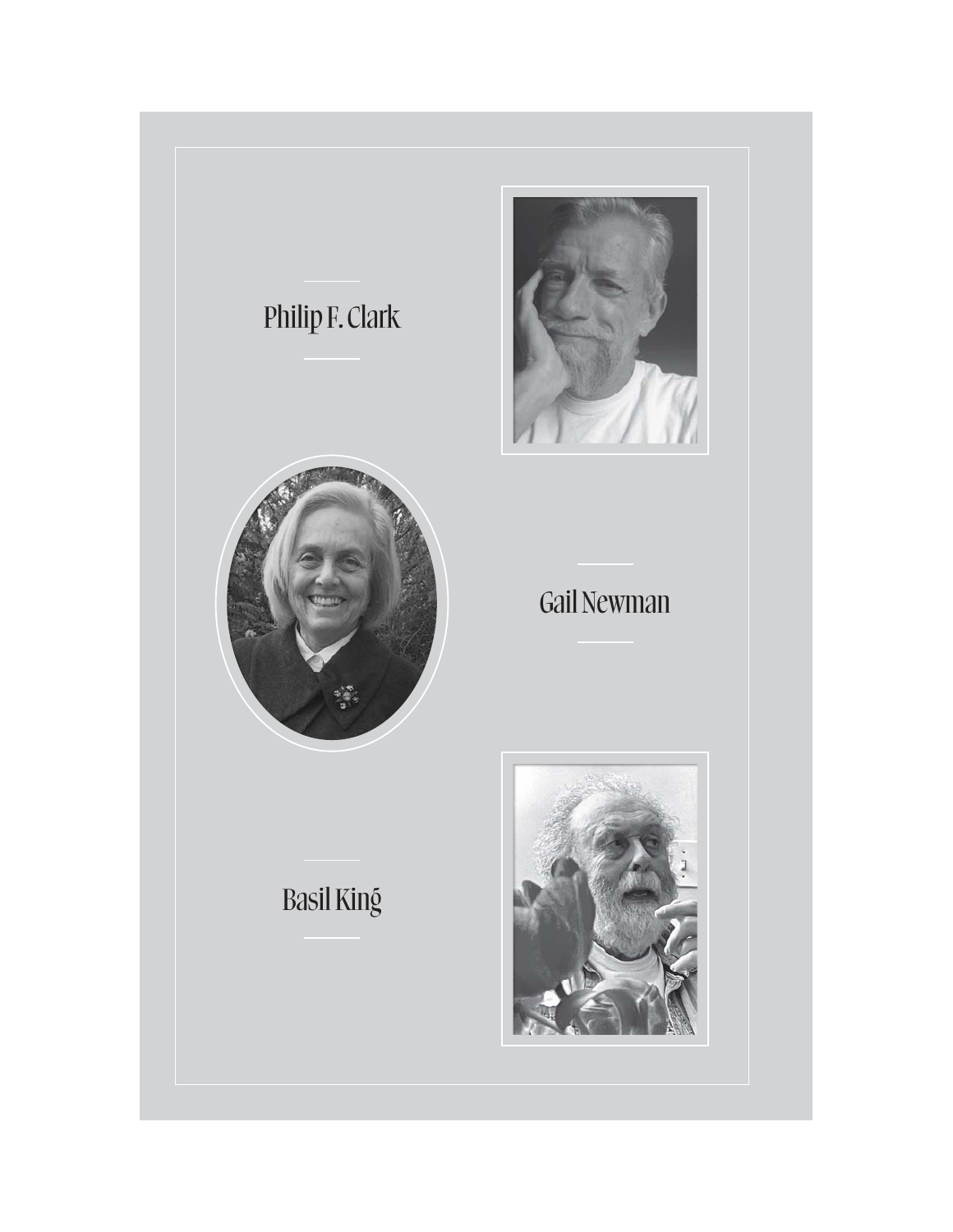## **Mary Mackey**

## **Fever and Jungles: On Becoming a Poet**

**I DO NOT HAVE AN MFA.** I became a poet by running high fevers, tramping through tropical jungles, dodging machine gun fire, and being caught in volcanic eruptions, swarmed by army ants, stalked by vampire bats, threatened by poisonous snakes, and making catastrophic decisions with regard to men. And then there was reading.

I read constantly, compulsively: secretly under the covers with a flashlight after I had been put to bed; defiantly when I was supposed to be doing the dishes or sweeping the kitchen; sneakily in any class that was boring. As proof that my reading addiction was out of hand, I offer the fact that I was quite possibly the only student at North Central High School ever to be sent to the principle for being in illicit possession of a collection of the poems of William Blake. (Fortunately, when she busted me, my math teacher did not find Ovid's highly erotic *The Art of Love*, which had somehow made it into our school library uncensored.)

How did Jungle Woman and Bookworm come to inhabit the same body? How did they combine to make a little girl born in Indianapolis, Indiana, during the height of McCarthyism into a short, scrappy woman who began writing poems at the age of eleven and never stopped? The answer is both simple and complex.

The simple part is that I desperately wanted to get out of Indianapolis. About the time I turned eleven, I started to realize that everything interesting was happening somewhere else. I had even heard rumors that in Paris people sat around in things called "cafes" and talked about ideas.

Paris, Rome, Antarctica, Mars: how, despite an impaired sense of geography, I longed to see them firsthand. Books had already taken me to exotic places—OZ among them—but I had never really been anywhere unless you counted trips to the family farm in Kentucky and a brief jaunt to Niagara Falls where I got to enter a foreign country for the first time, albeit not a very exotic-looking one.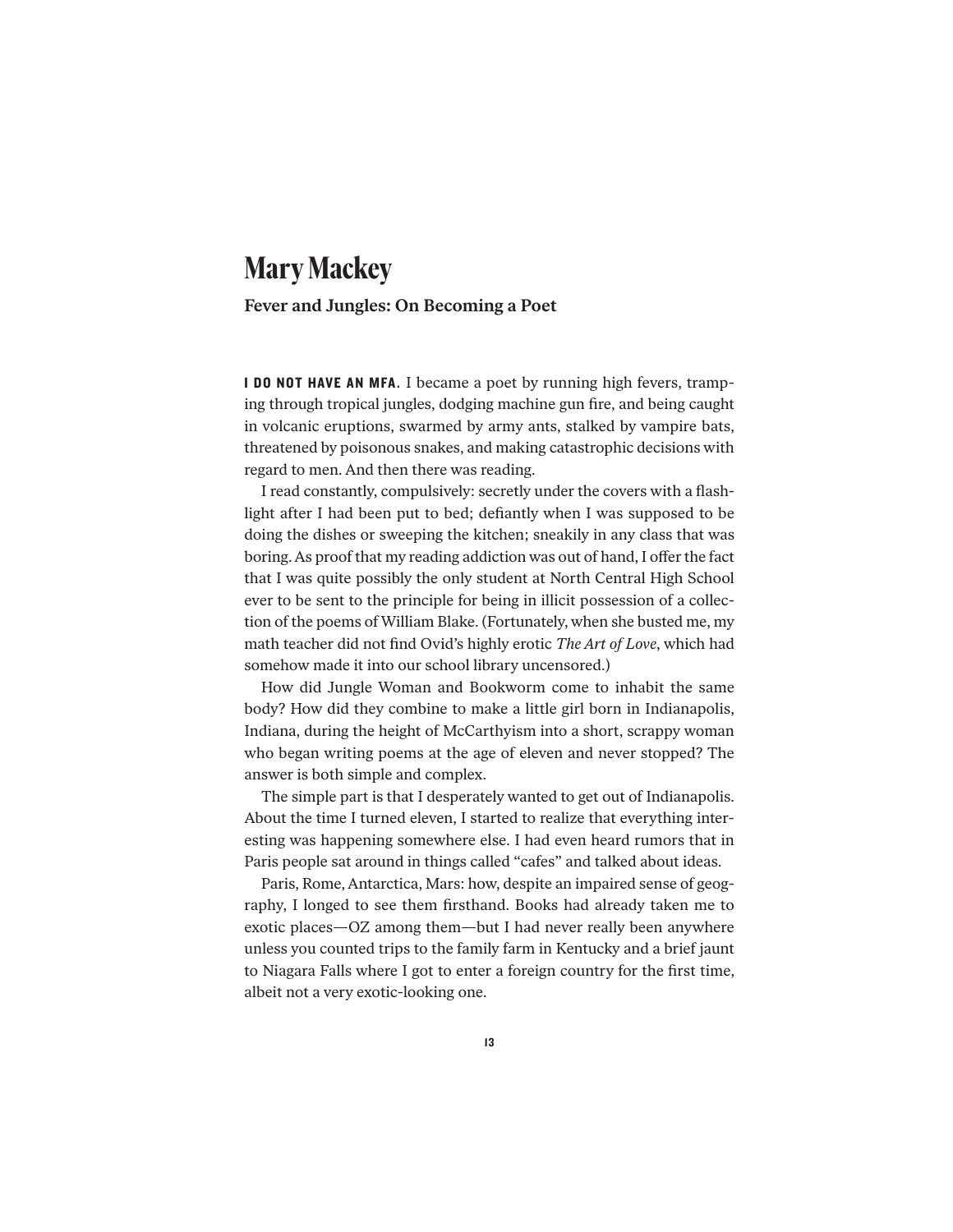#### 14 ON BECOMING A POET

I imagine many of the children I went to school with also longed to go somewhere interesting, but I had an advantage. I knew that there were places so different from Indianapolis that they could not be described in ordinary words; and this is where it gets complex, because the thing that brought me this knowledge, the thing that did more than anything else to make me into a poet, was fever. But first it almost killed me.

The first time it happened, I was six months old. I don't remember any of the events of my near-death experience, but I'm told I turned blue and went into convulsions. According to my mother, I would have died except that my father, who was completing his medical training in a military hospital, had access to penicillin—a drug not at the time available to civilians. The stuff was nasty: preserved in wax in a small glass bottle that had to be boiled before the penicillin was injected via a very large, hollow needle.

For most of my childhood, I dreaded that wax and that huge needle so much that I had to be chased and pinned down like a cat being taken to the vet, but on the night I nearly died before I had lived, the penicillin bought down my fever and saved my life. But fever was not done with me.

The next time I nearly died was just before my third birthday. I remember that experience well, because it was the first time I saw how thin and bright the world could be. I remember lying on a green couch in a overheated room. It must have been winter because frost coated the window panes, and snow lay on the bare branches of the trees in big lumps. My mother had given me a bottle of Coca-Cola on the principle that I needed to take in more fluids. My temperature must have been somewhere between 105° and 106° Fahrenheit, because I was already experiencing that wonderful, detached, floating feeling I always get above 105°.

Just for the record, the path from 98.6° to 105° is nasty: filled with aches, pains, uncontrolled shaking and the pure misery of sickness, but once you reach 105° everything changes. You start to feel irrationally happy. Your body becomes light and buoyant. By the time you get to 106°, you begin to discover that you are incapable of worrying, even though everyone around you is frantic with fear. The best is yet to come. Teetering on the edge of 107° brings the real poetic gifts, because a fever that high does something strange to your brain.

As I lay on that green couch, warm golden light—the kind you only see for a few moments at sunset—flooded our living room. My parents moved toward me so slowly that I could see their clothing billow out and